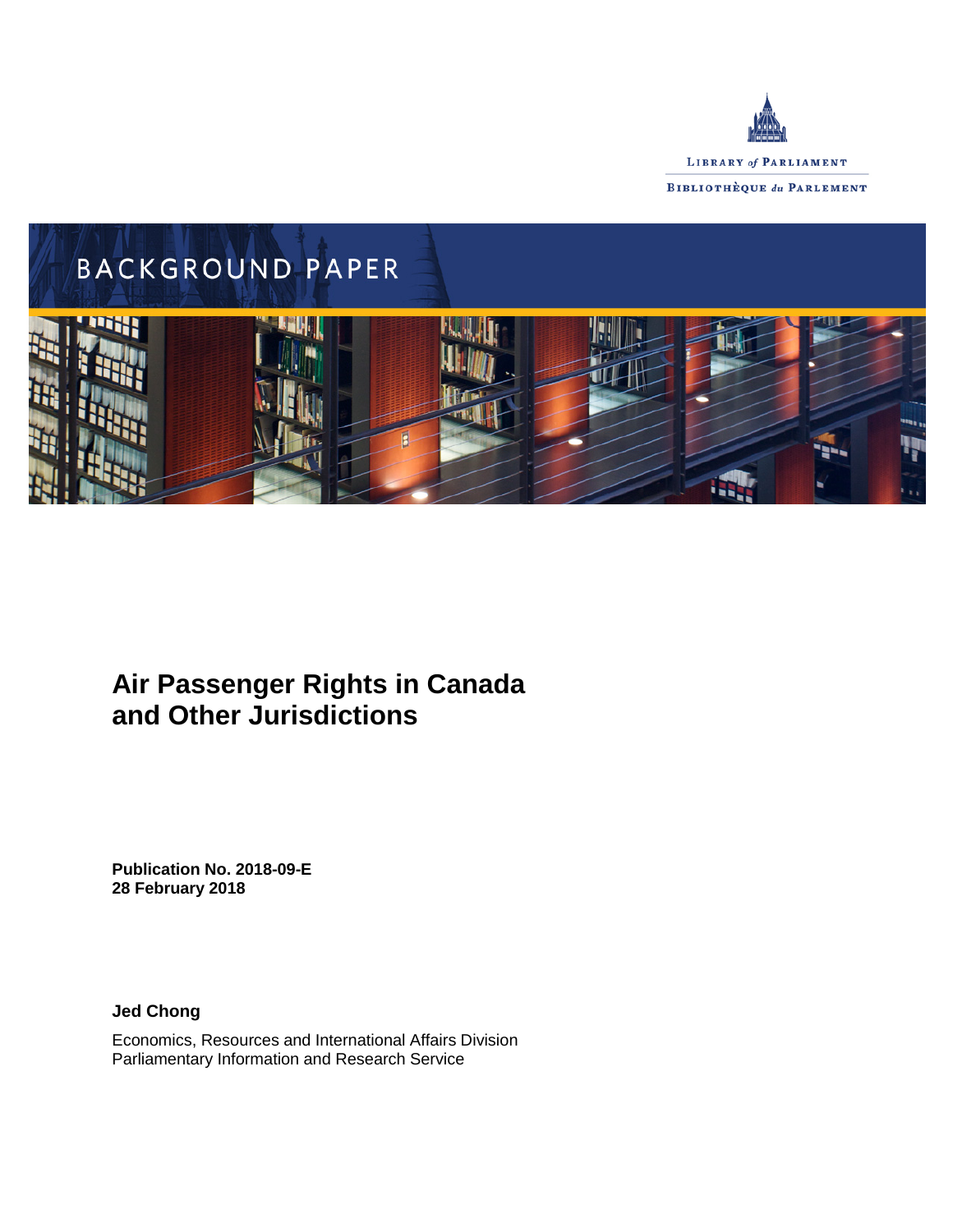Library of Parliament *Background Papers* provide in-depth studies of policy issues. They feature historical background, current information and references, and many anticipate the emergence of the issues they examine. They are prepared by the Parliamentary Information and Research Service, which carries out research for and provides information and analysis to parliamentarians and Senate and House of Commons committees and parliamentary associations in an objective, impartial manner.

© Library of Parliament, Ottawa, Canada, 2018

*Air Passenger Rights in Canada and Other Jurisdictions* (Background Paper)

Publication No. 2018-09-E

Ce document est également publié en français.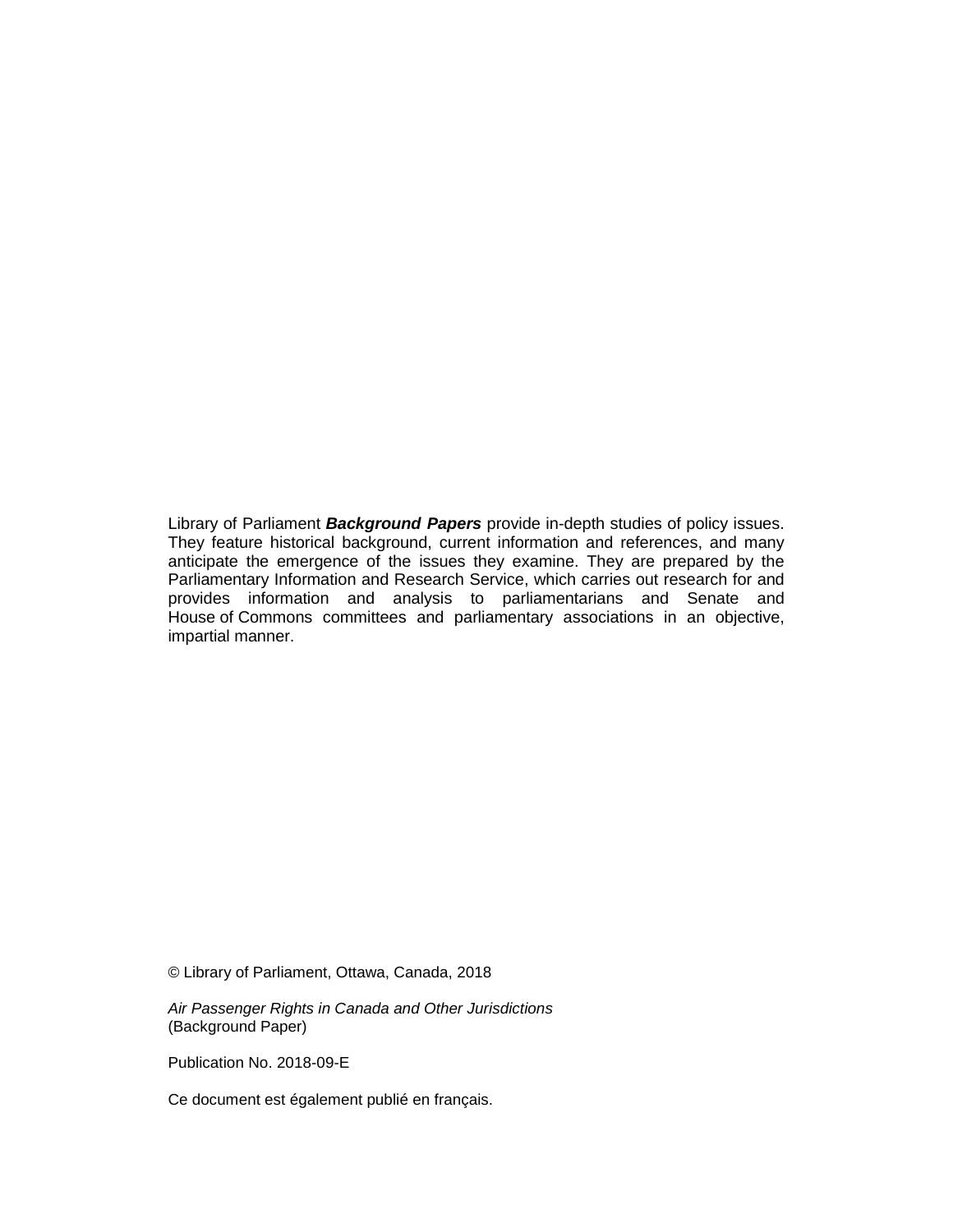## **CONTENTS**

| 1   |                                                         |  |
|-----|---------------------------------------------------------|--|
| 2   |                                                         |  |
| 3   |                                                         |  |
| 3.1 |                                                         |  |
| 3.2 |                                                         |  |
| 4   |                                                         |  |
| 4.1 |                                                         |  |
| 4.2 |                                                         |  |
| 4.3 |                                                         |  |
|     |                                                         |  |
| 5   |                                                         |  |
| 5.1 | 5.1.1<br>5.1.2<br>The Right to Reimbursement, Rerouting |  |
|     | 5.1.3                                                   |  |
| 5.2 |                                                         |  |
| 5.3 |                                                         |  |
| 6   |                                                         |  |
| 7   |                                                         |  |

APPENDIX A - SUMMARY TABLE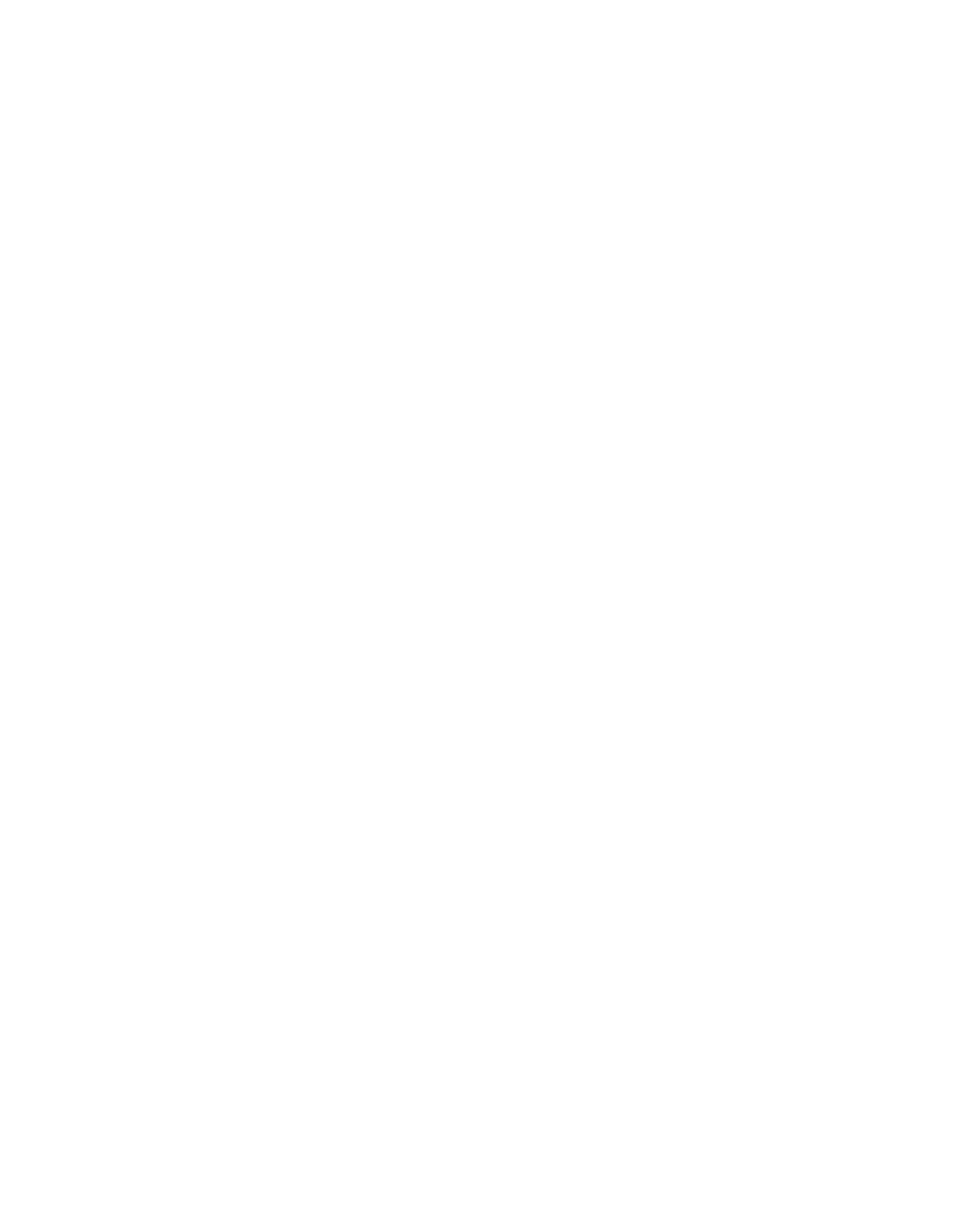### **1 INTRODUCTION**

There have been many media reports in recent years about Canadian airline passengers being denied boarding, having their flights delayed or cancelled, or having to wait hours on the airport tarmac before take-off.<sup>[1](#page-11-0)</sup> These reports suggest that passengers are often unsure about their rights in such situations.

Bill C-49, An Act to amend the Canada Transportation Act and other Acts respecting transportation and to make related and consequential amendments to other Acts (short title: Transportation Modernization Act), $2^{2}$  $2^{2}$  would require the Canadian Transportation Agency (the Agency) to make regulations on air passenger rights. Such rights have existed in the United States (U.S.) and the European Union (EU) for a number of years.

This Background Paper provides an overview of relevant international conventions in relation to air passenger rights and describes air passenger rights regimes in Canada, the U.S., the EU and Australia, respectively. For the U.S. and the EU – the two jurisdictions with legislated regimes – the focus is on the rights available to consumers in terms of denied boarding (i.e., overbooking); flight delays and cancellations; and tarmac delays (i.e., waiting on board an aircraft). $^3$  $^3$ 

## **2 INTERNATIONAL CONVENTIONS**[4](#page-12-2)

The 1999 *Convention for the Unification of Certain Rules for International Carriage by Air* (commonly known as the Montreal Convention) establishes the rules governing air carrier liability for the international carriage of passengers, baggage, and cargo.<sup>[5](#page-12-3)</sup> The Montreal Convention modernized the 1929 *Convention for the Unification of certain Rules Relating to International Carriage by Air* (Warsaw Convention).[6](#page-12-4) A jurisdiction may be a party to one, both or neither of the two conventions.

The Montreal Convention applies to air travel between two or more of the 131 parties to the convention, including all of the jurisdictions discussed in this Background Paper.<sup>[7](#page-12-5)</sup> The Warsaw Convention may still apply in countries that have not signed the Montreal Convention.<sup>[8](#page-12-6)</sup> In countries that have ratified neither convention, air carriers can establish their own liability limits.

Under the Montreal Convention, air passengers are entitled to compensation when they incur damages related to international flights, expressed in Special Drawing Rights (SDRs), an international reserve asset that was created by the International Monetary Fund in 1[9](#page-12-7)69 to supplement its member countries' official reserves.<sup>9</sup> The SDR is updated daily and as of 28 February 2018, one SDR was worth C\$1.85.<sup>[10](#page-12-8)</sup>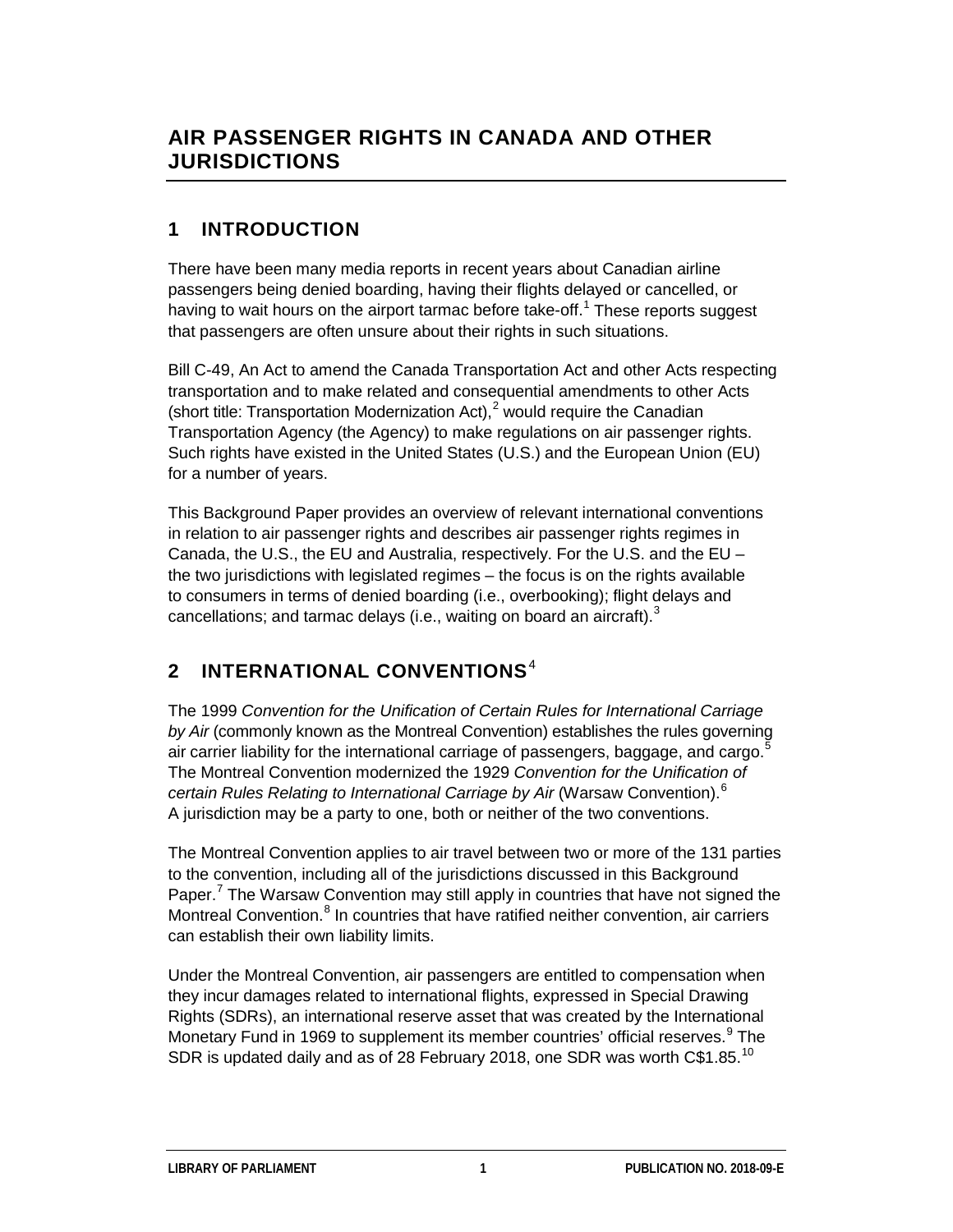The Montreal Convention establishes the liability limits of the air carrier for damages in relation to the carriage of passengers, baggage and cargo. The International Civil Aviation Organization must review these liability limits every five years to determine if they need to be adjusted for inflation. The latest review was conducted in 2014 $11$ and the maximum levels of liability were established as follows:

- a limit of 19 SDRs per kilogram in the case of destruction, loss, damage or delay in relation to the carriage of cargo (or C\$35.15 per kilogram, based on the SDR in effect on 28 February 2018);
- a limit of 1,131 SDRs per passenger in the case of destruction, loss, damage or delay with respect to baggage (C\$2,092.35 per passenger); and
- a limit of 4,694 SDRs per passenger in relation to damage caused by delay in the carriage of persons (C\$8,683.90 per passenger).

### **3 AIR PASSENGER RIGHTS IN CANADA**

#### **3.1 EXISTING RIGHTS**

Canada does not have a legislated air passenger bill of rights at present, although Bill C-49 may change that situation if it receives Royal Assent.<sup>[12](#page-12-10)</sup> Nevertheless, other Canadian laws and regulations do contain provisions related to air passenger rights.

Firstly, Canadian regulations require all persons who advertise the price of an air service to show the total price, including all fees, charges and taxes.<sup>[13](#page-12-11)</sup>

While carriers operating in Canada may set their own terms and conditions for air carriage – subject to the terms of the Warsaw and Montreal Conventions<sup>[14](#page-12-12)</sup> – they must also create and publish documents, referred to as "tariffs," that set out those terms and conditions of their service.<sup>[15](#page-12-13)</sup> Among other things, these tariffs must include an airline's service commitments to passengers in cases of denied boarding due to overbooking (also known as "bumping"); flight delays and cancellations; and tarmac delays.<sup>[16](#page-12-14)</sup>

The Canadian Transportation Agency can help passengers resolve complaints about air travel within, to and from Canada. Specifically, the Agency's role is to ensure that the airline has properly applied its tariff and to determine whether or not the tariff's terms are reasonable.<sup>[17](#page-12-15)</sup>

Finally, the Agency offers an informal facilitation or mediation process to resolve passenger complaints. If that process is unsuccessful, it offers a formal adjudication process.[18](#page-13-0)

### **3.2 BILL C-49**[19](#page-13-1)

The Minister of Transport introduced Bill C-49 in the House of Commons on 16 May 2017. It requires the Agency to establish a new air passenger rights regime through regulations, which will apply to flights to, from and within Canada, including connecting flights. These rights will be deemed to be part of the carrier's tariff.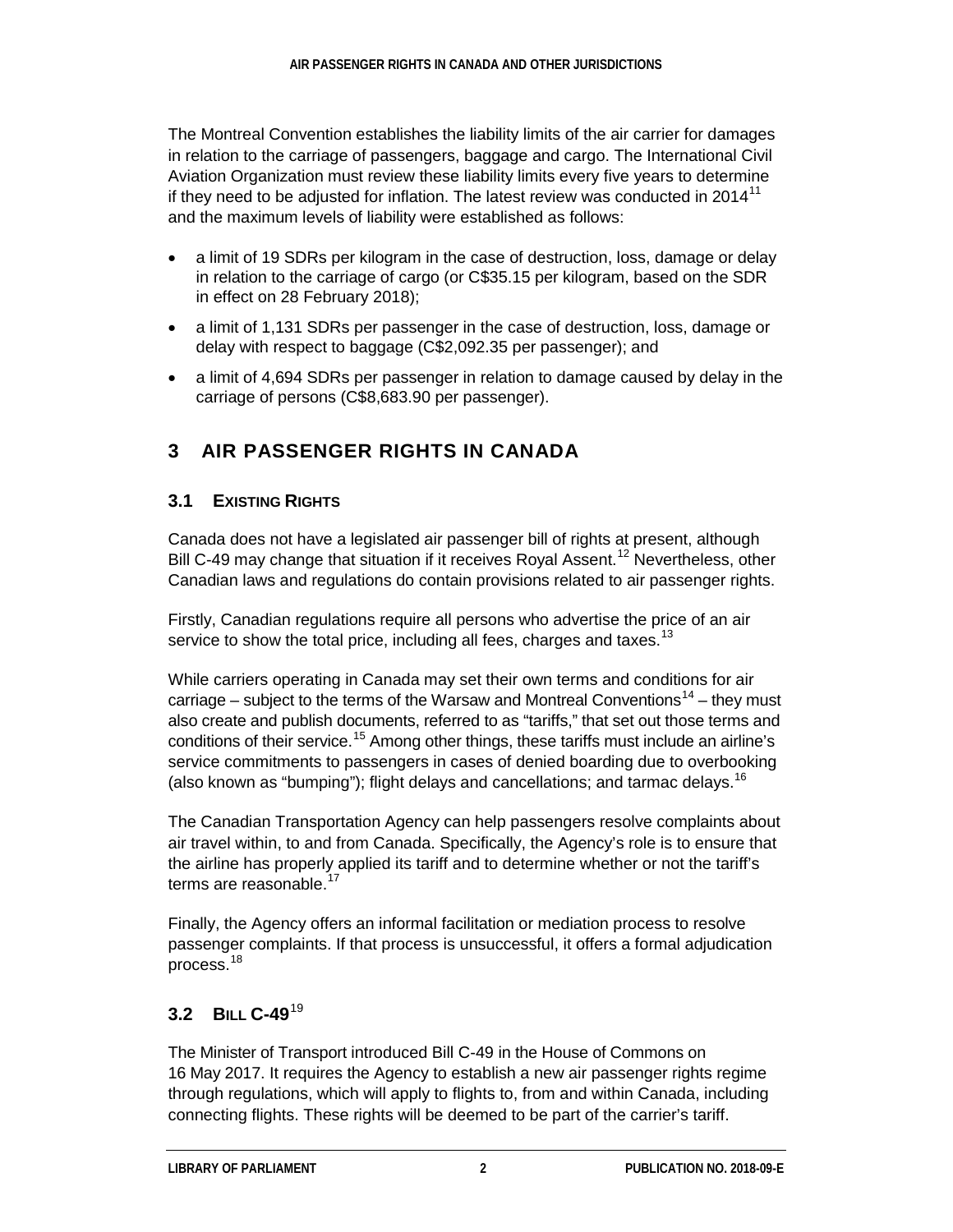Such an air passenger rights regime must include the following obligations on the part of carriers towards passengers, among others:

- the obligation to make certain information, such as the terms and conditions of carriage, readily available to passengers in plain language;
- the obligations in case of bumping, flight delay or flight cancellation; and
- the obligation to facilitate the assignment of seats to children under the age of 14 in close proximity to a parent or guardian at no additional cost.

On 30 January 2018, the Agency told the Standing Senate Committee on Transport and Communications that it would start a three-month consultation on the regulations within three days of the bill being assented to. $20$ 

## **4 AIR PASSENGER RIGHTS IN THE UNITED STATES**[21](#page-13-3)

Air passenger rights in the U.S. are derived from regulations and legislation adopted in recent years: three versions of the Enhancing Airline Passenger Protections final rule (which came into effect in 2009,<sup>[22](#page-13-4)</sup> 2011<sup>[23](#page-13-5)</sup> and 2016,<sup>[24](#page-13-6)</sup> respectively), as well as the *FAA* [Federal Aviation Administration] *Extension, Safety, and Security Act of 2016*. [25](#page-13-7)

### **4.1 DENIED BOARDING**[26](#page-13-8)

According to the U.S. Department of Transportation (DOT), an airline must first seek passengers who will give up seats voluntarily for compensation when a flight is overbooked. Compensation may include money, vouchers, and/or a reduced rate (or even free) ticket for another flight. $27$  There is no limit to the compensation that the airline may offer to a passenger, and passengers can negotiate with the airline.

If there are no (or not enough) volunteers willing to give up their seat on an overbooked flight, airlines can select passengers to give up their seats and fly on another flight. Airlines can determine their own criteria for bumping passengers, but those criteria cannot subject a passenger to any unjust or unreasonable prejudice or disadvantage.<sup>[28](#page-13-10)</sup> Airlines must give bumped passengers a written statement outlining those criteria and describing the passengers' rights.

Passengers who are denied boarding involuntarily are eligible for compensation if the following conditions apply:

- they have a confirmed reservation;
- they check into their flight on time;
- they arrive at their departure gate on time; and
- the airline cannot get them to their destination within an hour of their flight's original arrival time.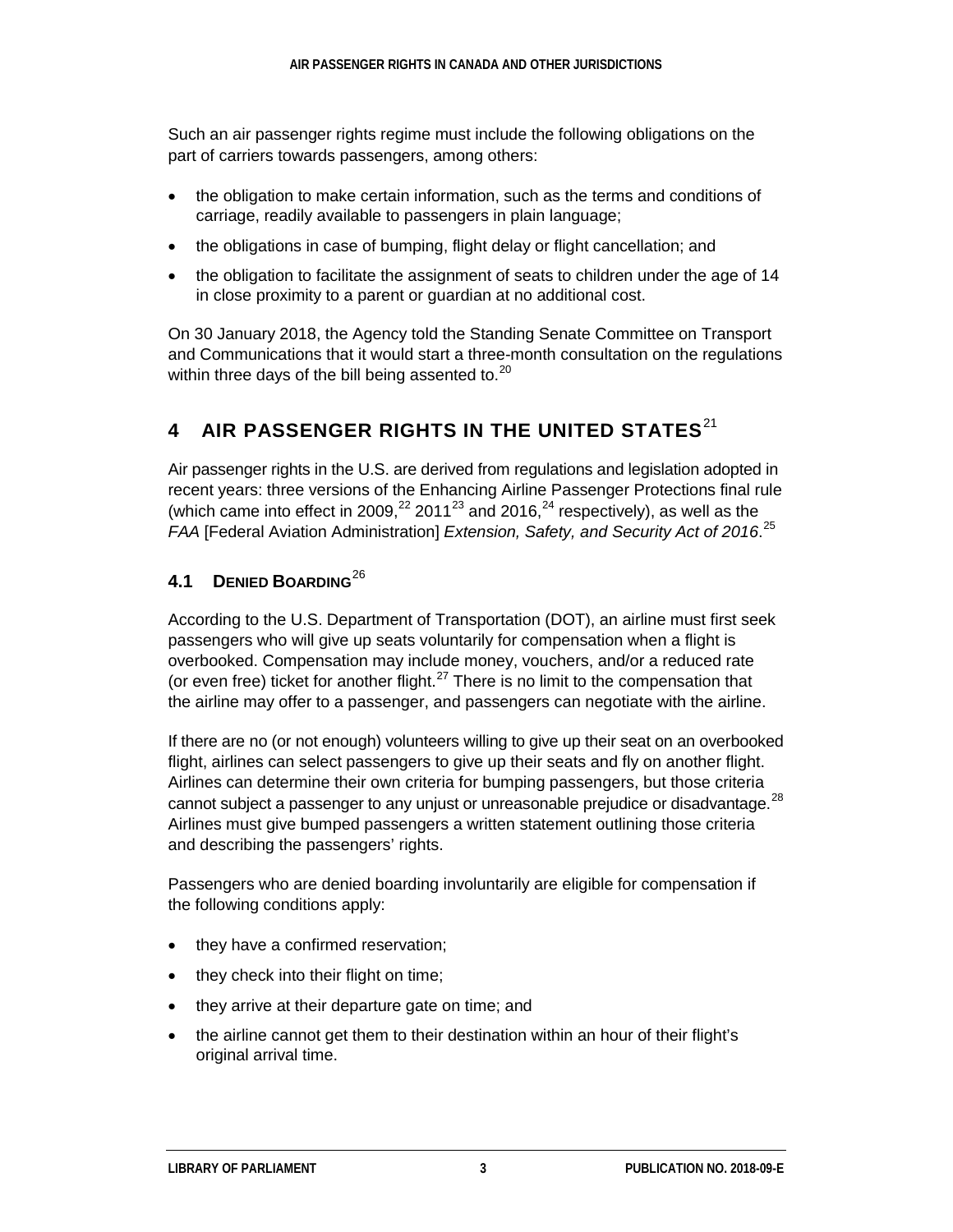However, in certain circumstances, passengers are not eligible for compensation. For example, compensation is not mandatory if the flight is arriving in the U.S. from a foreign destination (i.e., on international flights to the U.S.).

Table 1 summarizes the amount of compensation to which eligible passengers departing the U.S. may be entitled according to the length of delay in arriving at their destination and the type of flight (domestic or international).

| Length of Delay in<br><b>Arriving at Destination</b><br>(Domestic Flights) | Length of Delay in Arriving<br>at Destination<br>(International Flights) | Compensation                                                |  |
|----------------------------------------------------------------------------|--------------------------------------------------------------------------|-------------------------------------------------------------|--|
| Less than one hour                                                         | Less than one hour                                                       | No compensation                                             |  |
| One to two hours                                                           | One to four hours                                                        | 200% of one-way fare, up to US\$675<br>(approx. C\$865)     |  |
| Over two hours                                                             | Over four hours                                                          | 400% of one-way fare, up to US\$1,350<br>(approx. C\$1,729) |  |

#### **Table 1 – Denied Boarding Compensation for Flights Departing the United States**

Note: Currency conversions are calculated as of 28 February 2018 using Bank of Canada, *[Currency](https://www.bankofcanada.ca/rates/exchange/currency-converter/)  [Converter](https://www.bankofcanada.ca/rates/exchange/currency-converter/)*.

Source: Table prepared by the author using data obtained from United States (U.S.), Department of Transportation (DOT), ["Bumping & Oversales,](https://www.transportation.gov/individuals/aviation-consumer-protection/bumping-oversales)" *Aviation Consumer Protection*.

#### **4.2 FLIGHT DELAYS AND CANCELLATIONS**

The U.S. DOT states that "[t]here are no federal laws requiring airlines to provide passengers with money or other compensation when their flights are delayed."<sup>[29](#page-13-11)</sup> For significant delays, the department indicates that, in certain cases, passengers "may be entitled to a refund, including a refund for all optional fees associated with the purchase of your ticket."<sup>[30](#page-13-12)</sup> However, the U.S. DOT does not define what constitutes a "significant" delay.

In the case of cancellations, most airlines will book passengers at no charge on the next available flight, when seats are available. However, if a passenger cancels his or her trip because of a cancelled flight, the U.S. DOT notes that the passenger is "entitled to a refund for the unused transportation – even for non-refundable tickets." $^{31}$  $^{31}$  $^{31}$ 

### **4.3 TARMAC DELAY**

For flights departing from an American airport, airlines must "begin to move the airplane to a location where passengers can safely get off before three hours for domestic flights and four hours for international flights."<sup>[32](#page-13-14)</sup> A similar requirement of three hours for domestic flights and four hours for international flights also exists for flights arriving at an American airport. There are exceptions to these time limits for reasons of safety, security or air traffic control.

Airlines are also required to provide passengers with a snack and drinking water no later than two hours after the aircraft leaves the gate (when departing) or touches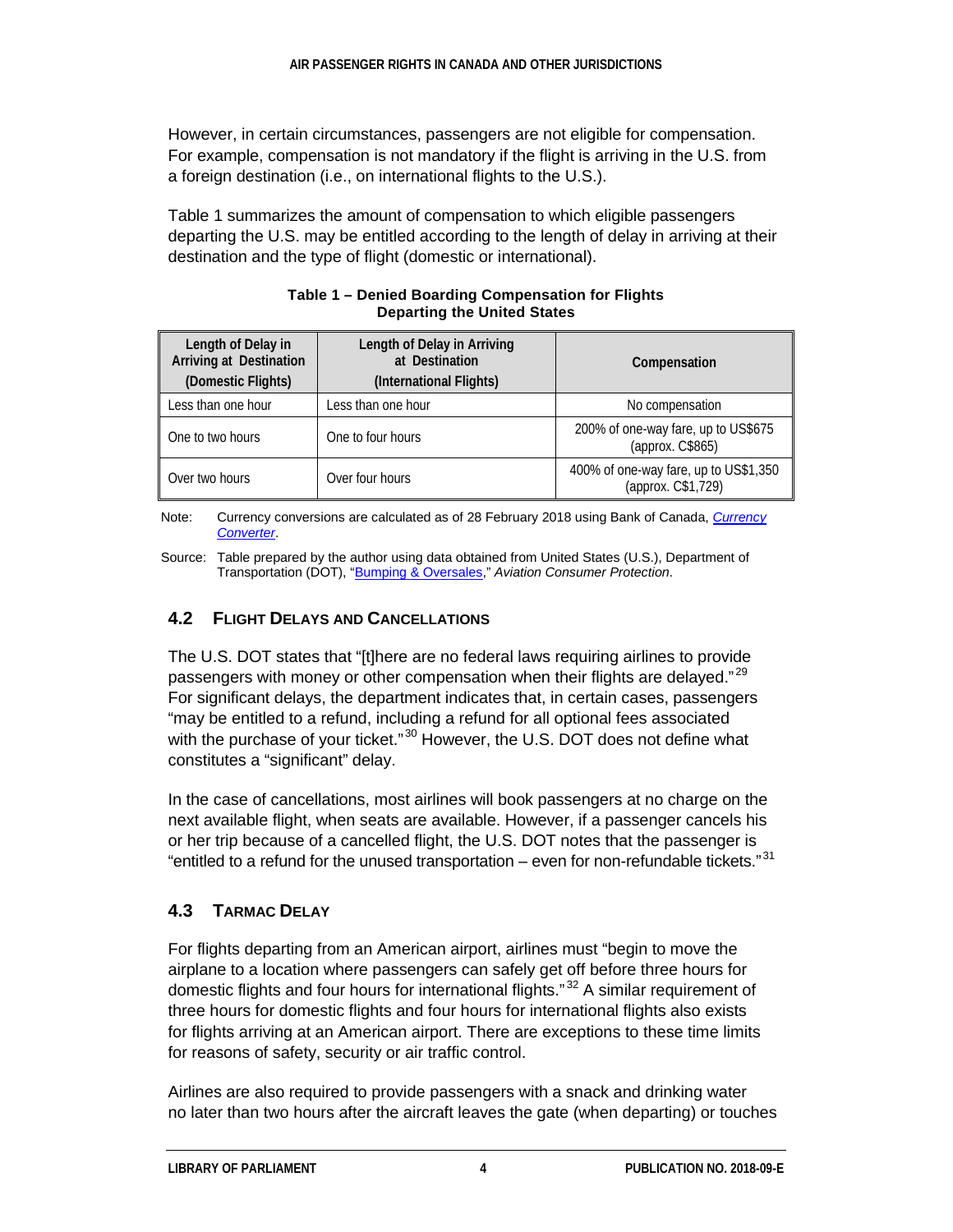down (when arriving). Airlines must also provide passengers with working toilets, comfortable cabin temperatures and adequate medical attention (if needed).

## **5 AIR PASSENGER RIGHTS IN THE EUROPEAN UNION**[33](#page-13-15)

*Regulation (EC) No* 261/2004<sup>[34](#page-13-16)</sup> governs air passenger rights in the EU. It establishes rules on compensation and assistance provided to passengers in cases of denied boarding, flight delays and cancellations. The regulation applies to the following:

- flights within the EU, operated by an EU or a non-EU airline;
- flights arriving in the EU from outside the EU, where an EU airline operates the flight; and
- flights departing from the EU to a non-EU country, operated by an EU or a non-EU airline.

As a result, a Canadian airline may be subject to the regulation when operating a flight to Canada from an EU member state.

#### **5.1 DENIED BOARDING**

According to the EU regulation, before bumping passengers, airlines must first seek passengers who are willing to give up their seats in return for compensation.

If an airline denies a passenger the opportunity to board the plane due to overbooking or for operational reasons and the passenger does not voluntarily give up her or his seat, that passenger has three main rights:

- the right to compensation;
- the right to choose between reimbursement, rerouting or rebooking the flight at a later date; and
- the right to assistance (such as food and accommodation).

To qualify for these rights, the passenger must be on time for check-in and have a valid flight reservation and travel documentation.

#### 5.1.1 THE RIGHT TO COMPENSATION

In accordance with *Regulation (EC) No 261/2004*, the amount of compensation allowed to passengers on EU flights (as defined above) is based on flight distance. Table 2 shows the required amount of compensation when an airline bumps passengers.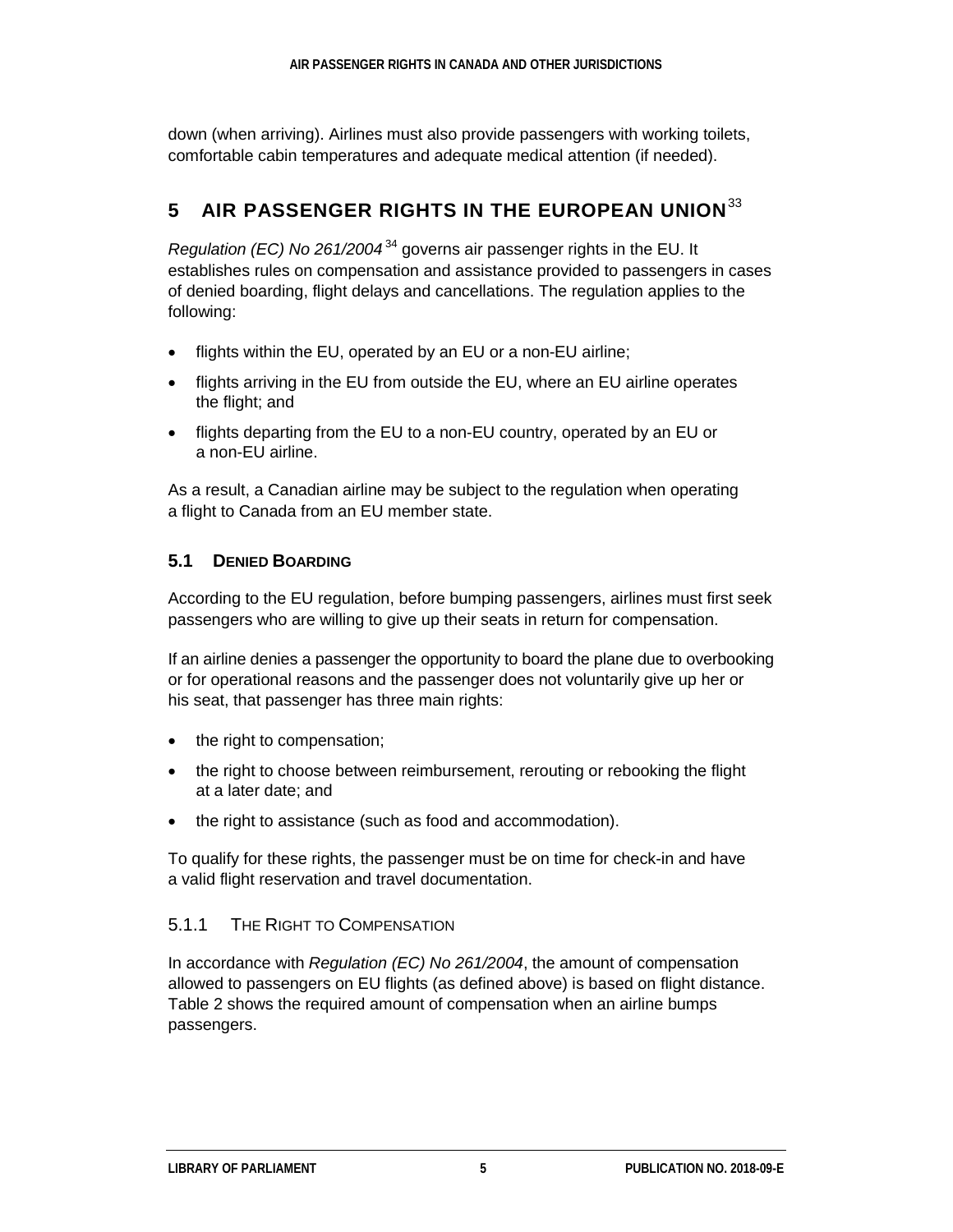| Distance of Trip                                                                                      | Amount of Compensation <sup>a</sup> |
|-------------------------------------------------------------------------------------------------------|-------------------------------------|
| 1,500 km or less                                                                                      | €250 (approx. C\$391) <sup>b</sup>  |
| Over 1,500 km for flights within the EU and<br>between 1,500 km and 3,500 km for all<br>other flights | €400 (approx. C\$626)               |
| Over 3,500 km                                                                                         | €600 (approx. C\$938)               |

#### **Table 2 – Denied Boarding Compensation According to European Union** *Regulation (EC) No. 261/2004*

b. Currency conversions are calculated as of 28 February 2018 using Bank of Canada, *[Currency Converter](https://www.bankofcanada.ca/rates/exchange/currency-converter/)*.

5.1.2 THE RIGHT TO REIMBURSEMENT, REROUTING OR REBOOKING THE FLIGHT AT A LATER DATE

When an airline denies boarding to a passenger, that airline must also offer the passenger a choice between the following options:

- reimbursing the passenger's ticket and a return flight to the airport of departure at the earliest opportunity (if the passenger has a connecting flight);
- rerouting to the passenger's final destination at the earliest opportunity; or
- rebooking the passenger for a rerouted flight at a later date, chosen at the passenger's convenience, under comparable transport conditions (subject to the availability of seats).

#### 5.1.3 THE RIGHT TO ASSISTANCE

When an airline denies boarding to a passenger, it must assist that passenger free of charge. This assistance includes the following:

- food and other refreshments;
- accommodation (if the passenger is rebooked to travel the next day);
- transport to and from that accommodation; and
- two telephone calls, fax messages or emails.

If an airline does not provide assistance to a passenger, the airline must reimburse any necessary, reasonable and appropriate costs that the passenger has incurred as a result of the denied boarding.

Notes: a. If an airline reroutes the passenger and the passenger arrives at their final destination with a delay of two, three or four hours (respectively, for each distance increment) the airline can reduce the compensation by 50%.

Source: Table prepared by the author using data obtained from European Union, ["Air passenger rights,](https://europa.eu/youreurope/citizens/travel/passenger-rights/air/index_en.htm#apr-problems)" *Your Europe*.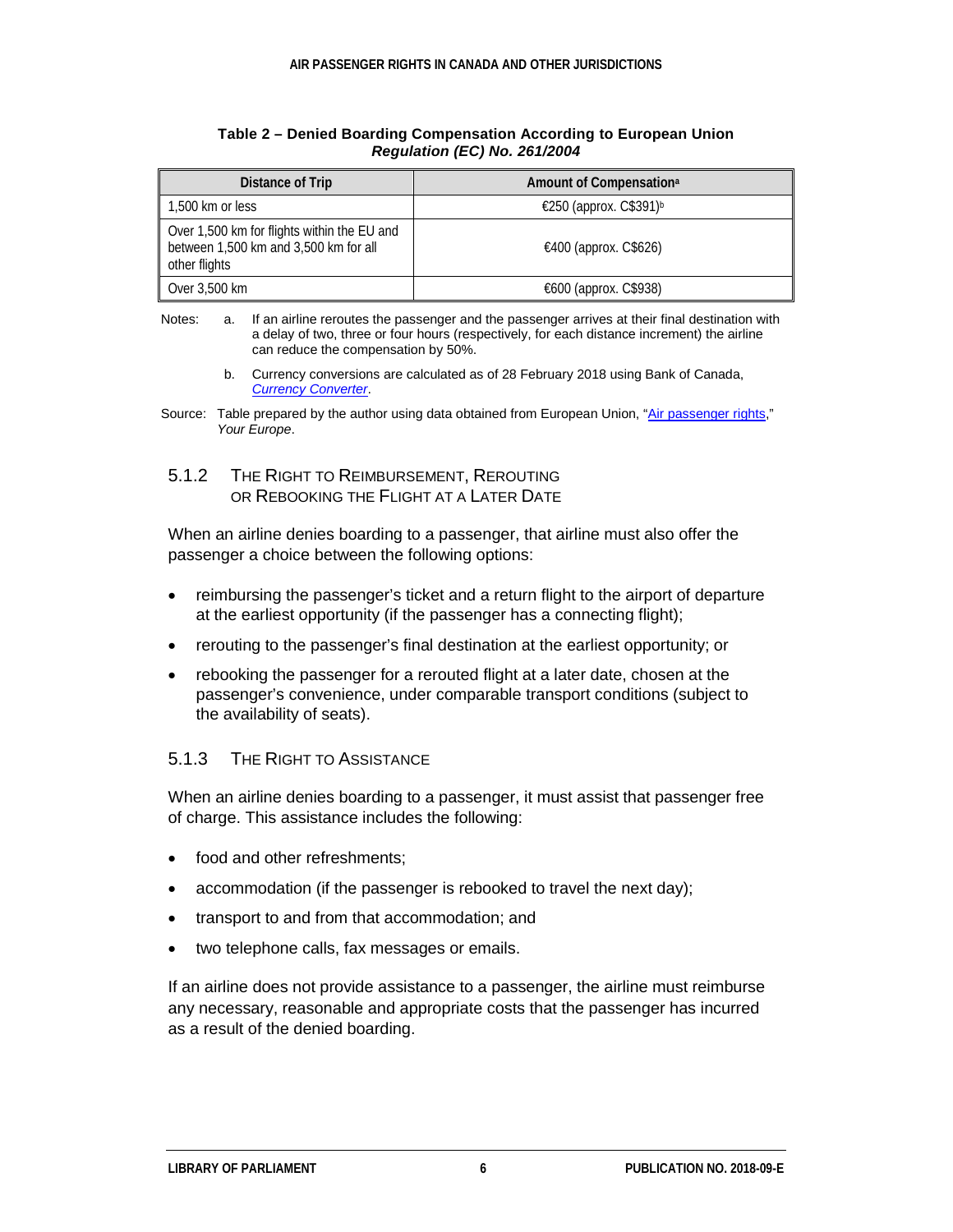#### **5.2 FLIGHT DELAYS AND CANCELLATIONS**

If a flight delay causes a passenger to arrive at his or her destination over three hours late, the passenger is entitled to compensation (see amounts for denied boarding in Table 2). It should be noted that the right to compensation does not apply in certain extraordinary circumstances, such as adverse weather conditions.

As is the case with passengers denied boarding, passengers whose flight is delayed also have the right to have their ticket reimbursed and the right to a return flight to their original airport of departure. They also have a right to assistance. These rights depend on the delay's duration and the distance of the flight.

For cancelled flights, passengers are entitled to the same rights as passengers who are denied boarding due to overbooking or for operational reasons (see above). In general, the right to compensation for a cancellation applies when the airline informs the passengers of a cancellation less than 14 days before the scheduled departure. There are some exceptions to this 14-day rule,  $35$  and the right to compensation does not apply in certain extraordinary circumstances, such as adverse weather conditions.

### **5.3 TARMAC DELAY**

In the case of a tarmac delay, the European Commission (EC) stipulates that passengers have a right to assistance and a right to renounce the flight after five hours' delay.[36](#page-14-1) A 2013 EC proposal suggested amending *Regulation (EC) No 261/2004* to make those rights more explicit, but it has not yet been implemented.<sup>[37](#page-14-2)</sup>

### **6 AIR PASSENGER RIGHTS IN AUSTRALIA**[38](#page-14-3)

Australia does not have air passenger rights spelled out in legislation like the U.S. or the EU. According to the Australian consumer advocacy group CHOICE, the country decided not to implement such a regime because of concerns about how it would affect airfares.<sup>[39](#page-14-4)</sup>

However, Australia's Airline Customer Advocate (ACA) "provides a free and independent service to eligible customers of major Australian airlines by facilitating the resolution of current unresolved complaints about airline services."<sup>[40](#page-14-5)</sup> The five participating airlines fund the  $ACA$ .<sup>[41](#page-14-6)</sup>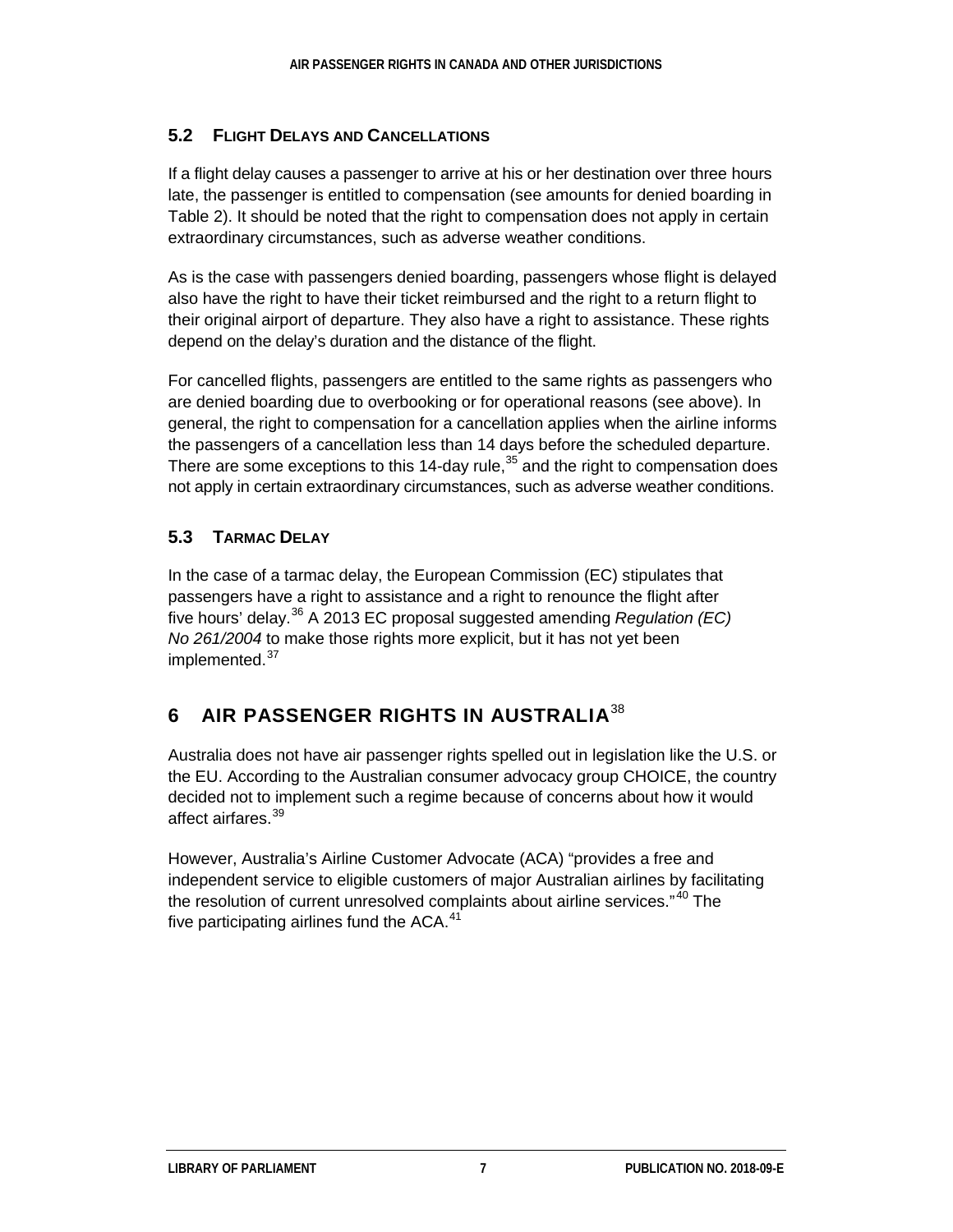To be eligible to file a complaint with the ACA, the complaint must be about a specific incident (e.g., a flight delay or cancellation) and the passenger must have already tried to resolve the complaint directly with the airline.<sup>[42](#page-14-7)</sup> The complaint must also relate to a problem that has occurred in the last 12 months. $43$ 

The ACA will respond to the passenger's complaint within 20 days of the date that they lodged the complaint, although the organization can extend this deadline when it needs to seek more information from the passenger. Airlines must respond to all complaints that the ACA forwards to them.<sup>[44](#page-14-9)</sup>

Nevertheless, the ACA maintains that it "does not have independent power to make decisions that affect the participating airline's response to [a] complaint."<sup>[45](#page-14-10)</sup> In other words, the ACA cannot make the airline respond in a particular way.

Compared to Canada, the ACA's role most resembles the Canadian Transportation Agency's facilitation process; however, in contrast to the ACA, the Agency also offers an adjudication process, where its decision is final and binding.

Australian airlines are free to set their own policies regarding such matters as denied boarding, flight delays, cancellations and tarmac delays. These policies are typically available through the airlines' customer charters (referred to as tariffs in Canada).

### **7 CONCLUSION**

Currently, Canada's air passenger rights regime is most similar to Australia's, as both jurisdictions allow airlines to set their own policies on air passenger rights and require them to publish those policies in their tariffs (or customer charters). Both countries also have dispute resolution processes in place, though the Canadian Transportation Agency has more enforcement power than its Australian counterpart.

In contrast, the U.S. and the EU both have legislated air passenger rights in cases of denied boarding, flight delays, cancellations and tarmac delays, even if the specific rights in each jurisdiction varies.

If Bill C-49 becomes law, the Canadian Transportation Agency will be required to establish a new air passenger rights regime through regulations, bringing Canada more in line with the regulatory frameworks in place in the U.S. and the EU.

Table A.1 in Appendix A summarizes the four air passenger rights regimes covered in this Background Paper.

#### **NOTES**

 $\ddot{ }$ 

<span id="page-11-0"></span><sup>1.</sup> For examples, see Sophia Harris, "Dad, 2 young [kids ordered off Air Canada plane after](http://www.cbc.ca/news/business/air-canada-bumping-flight-1.4083558)  [mother turned away at gate,](http://www.cbc.ca/news/business/air-canada-bumping-flight-1.4083558)" *CBC News*, 26 April 2017; Tracy Johnson, ["WestJet flights](http://www.cbc.ca/news/business/westjet-struggling-gatwick-flights-1.3670418)  [to London prompt wave of complaints, compensation,](http://www.cbc.ca/news/business/westjet-struggling-gatwick-flights-1.3670418)" *CBC News*, 11 July 2016; and Matthew Kupfer, ["Air Transat failed passengers stuck on 2](http://www.cbc.ca/news/canada/ottawa/air-transat-delay-decision-day-1.4426687) flights at Ottawa airport, [agency decides,"](http://www.cbc.ca/news/canada/ottawa/air-transat-delay-decision-day-1.4426687) *CBC News*, 30 November 2017.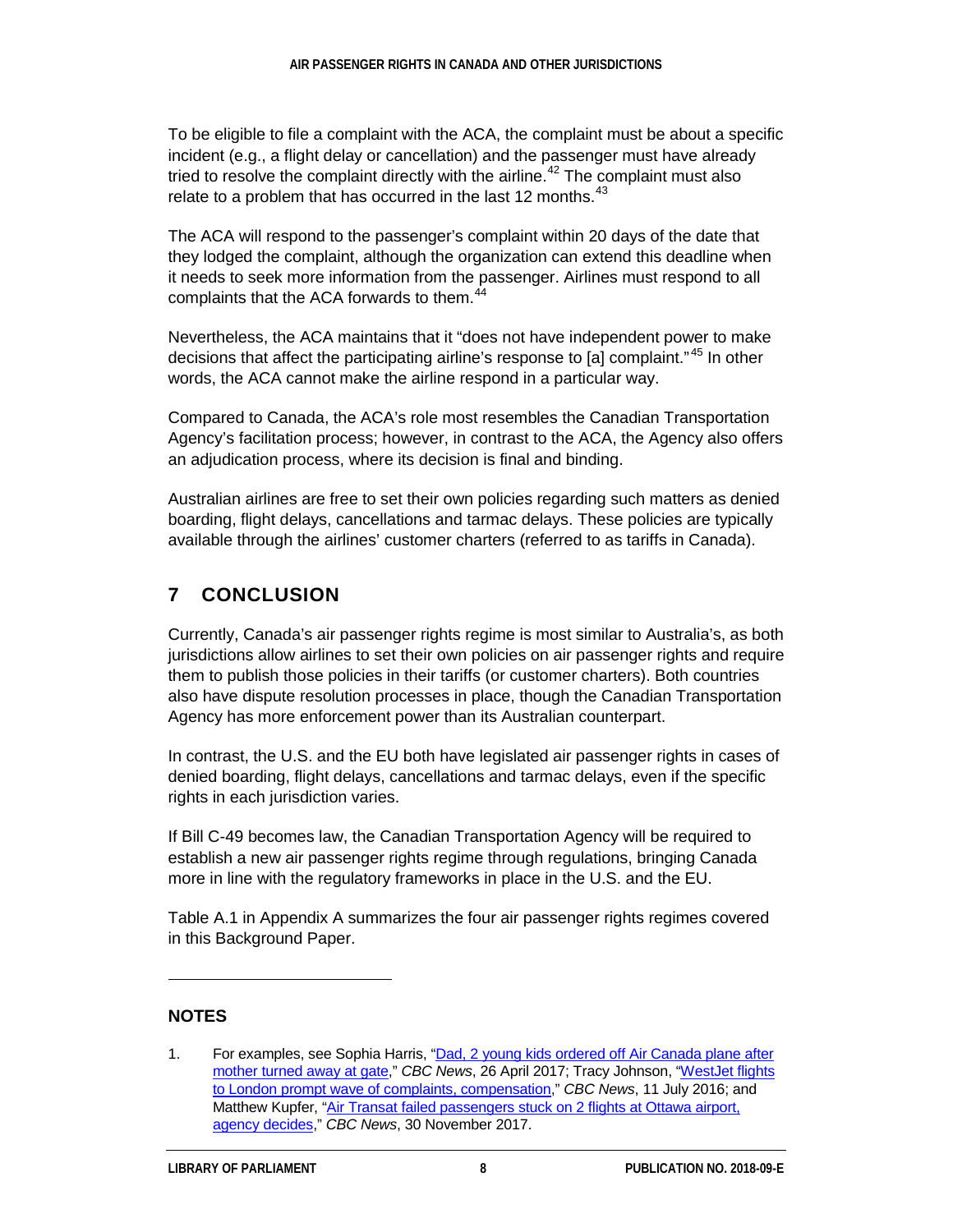- <span id="page-12-0"></span>2. [Bill C-49, An Act to amend the Canada Transportation Act and other Acts respecting](http://www.parl.ca/LegisInfo/BillDetails.aspx?Language=E&billId=8945674)  [transportation and to make related and consequential amendments to other Acts,](http://www.parl.ca/LegisInfo/BillDetails.aspx?Language=E&billId=8945674) 1<sup>st</sup> Session, 42<sup>nd</sup> Parliament.
- <span id="page-12-1"></span>3. These three topics are highlighted in this Background Paper based on their prevalence in media reports. However, air passenger rights regimes often go beyond these three considerations. For example, see section 3.2 for the list of issues that Bill C-49 will require future regulations to address.
- <span id="page-12-2"></span>4. Unless otherwise indicated, this section of the Background Paper is based on Canadian Transportation Agency, *[Limits of liability for passengers and goods](https://otc-cta.gc.ca/eng/limits-liability-passengers-and-goods)*.
- <span id="page-12-3"></span>5. The text of the Montreal Convention can be found in Schedule VI of the *[Carriage by Air](http://laws-lois.justice.gc.ca/PDF/C-26.pdf)  [Act](http://laws-lois.justice.gc.ca/PDF/C-26.pdf)*, R.S.C. 1985, c. C-26, pp. 44–64.
- <span id="page-12-4"></span>6. The text of the Warsaw Convention can be found in Schedule I of the *Carriage by Air Act*, pp. 5–17.
- <span id="page-12-5"></span>7. For the list of the 131 parties, see *[Convention for the Unification of Certain Rules for](https://www.icao.int/secretariat/legal/List%20of%20Parties/Mtl99_EN.pdf)  [International Carriage by Air Done at Montreal on 28 May 1999](https://www.icao.int/secretariat/legal/List%20of%20Parties/Mtl99_EN.pdf)*.
- <span id="page-12-6"></span>8. For reference, there are 152 parties to the Warsaw Convention. See *[Contracting Parties](https://www.icao.int/secretariat/legal/List%20of%20Parties/WC-HP_EN.pdf)  [to the Convention for the Unification of Certain Rules Relating to International Carriage](https://www.icao.int/secretariat/legal/List%20of%20Parties/WC-HP_EN.pdf)  [by Air Signed at Warsaw on 12 October 1929 and the Protocol Modifying the Said](https://www.icao.int/secretariat/legal/List%20of%20Parties/WC-HP_EN.pdf)  [Convention Signed at The Hague on 28 September 1955](https://www.icao.int/secretariat/legal/List%20of%20Parties/WC-HP_EN.pdf)*.
- <span id="page-12-7"></span>9. The value of the Special Drawing Right [SDR] is based on a basket of five major currencies – the United States [U.S.] dollar, the Euro, the Chinese renminbi, the Japanese yen, and the British pound sterling. For more information on the SDR, see International Monetary Fund [IMF], ["Special Drawing Right \(SDR\),"](http://www.imf.org/en/About/Factsheets/Sheets/2016/08/01/14/51/Special-Drawing-Right-SDR) Fact Sheet, 19 April 2018
- <span id="page-12-8"></span>10. IMF, *[SDRs per Currency unit and Currency units per SDR last five](https://www.imf.org/external/np/fin/data/rms_five.aspx) days*.
- <span id="page-12-9"></span>11. Darryl Pankratz, ["Status Quo for Limits of Liability under Montreal](http://aviationlawblog.ahbl.ca/2015/02/23/status-quo-for-limits-of-liability-under-montreal-convention/) Convention," *Aviation Law Blog*, Alexander Holburn Beaudin + Lang LLP, 23 February 2015.
- <span id="page-12-10"></span>12. The Canadian Transportation Agency released five decisions in June 2012 that expanded air passenger rights in terms of denied boarding and delayed and cancelled flights. These decisions apply to Air Canada, WestJet and Air Transat. See Canadian Transportation Agency, *Backgrounder – [Air Canada, WestJet and Air Transat's](https://www.otc-cta.gc.ca/eng/publication/backgrounder-air-canada-westjet-and-air-transats-international-tariffs-and-air-canada)  [International Tariffs and Air Canada and WestJet's Domestic Tariffs Decisions](https://www.otc-cta.gc.ca/eng/publication/backgrounder-air-canada-westjet-and-air-transats-international-tariffs-and-air-canada)*.
- <span id="page-12-11"></span>13. *[Air Transportation Regulations](http://laws-lois.justice.gc.ca/eng/regulations/SOR-88-58/FullText.html)*, SOR/88-58. For more information, see the "Regulatory Impact Analysis Statement," in *[Regulations Amending the Air Transportation](http://www.gazette.gc.ca/rp-pr/p2/2013/2013-01-02/html/sor-dors298-eng.html)  [Regulations and the Canadian Transportation Agency Designated Provisions](http://www.gazette.gc.ca/rp-pr/p2/2013/2013-01-02/html/sor-dors298-eng.html)  [Regulations](http://www.gazette.gc.ca/rp-pr/p2/2013/2013-01-02/html/sor-dors298-eng.html)*, SOR/2012-298, 14 December 2012, in *Canada Gazette*, Part II, Vol. 147, 2 January 2013, pp. 205–213.
- <span id="page-12-12"></span>14. The conventions have force of law in Canada under the *Carriage by Air Act*.
- <span id="page-12-13"></span>15. See *[Canada Transportation Act](http://laws-lois.justice.gc.ca/eng/acts/C-10.4/index.html)*, S.C. 1996, c. 10, s. 67; and *Air Transportation Regulations*, ss. 107, 122 and 135.3.
- <span id="page-12-14"></span>16. Canadian Transportation Agency, ["Denied boarding due to over-booking \(bumping\),](https://otc-cta.gc.ca/eng/publication/denied-boarding-due-over-booking-bumping)" *Fly smart*; and Canadian Transportation Agency, ["Delays, cancellations and schedule](https://otc-cta.gc.ca/eng/publication/delays-cancellations-and-schedule-changes)  [changes,](https://otc-cta.gc.ca/eng/publication/delays-cancellations-and-schedule-changes)" *Fly smart*. The Agency also maintains a list of links to airline tariffs on its website. See Canadian Transportation Agency, *[Air carrier tariffs posted on](https://otc-cta.gc.ca/eng/air-carrier-tariffs-posted-websites) websites*.
- <span id="page-12-15"></span>17. Canadian Transportation Agency, *[Air travel complaints](https://www.otc-cta.gc.ca/eng/air-travel-complaints)*.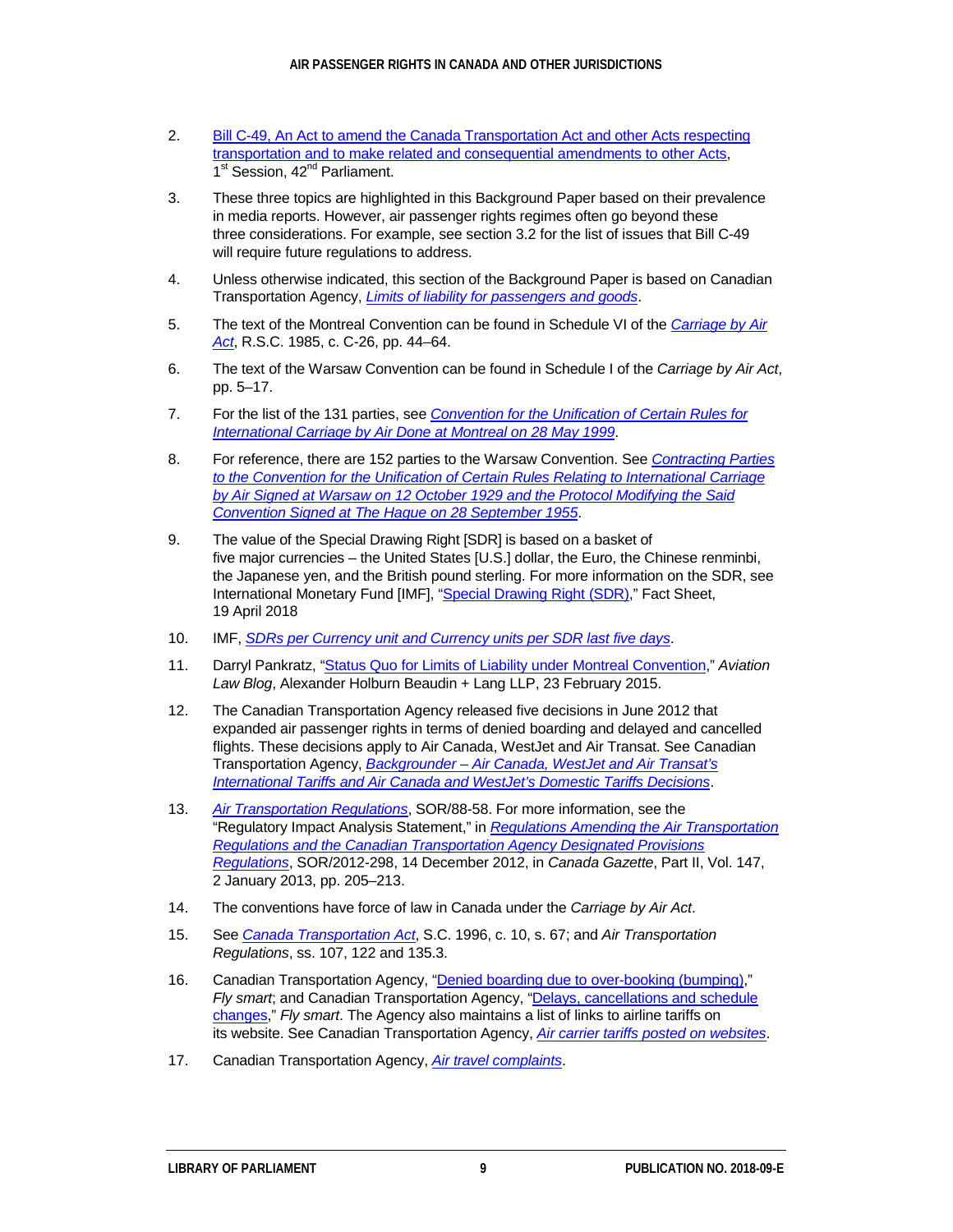- <span id="page-13-0"></span>18. For more information, see Canadian Transportation Agency, *[Facilitation for disputes](https://www.otc-cta.gc.ca/eng/facilitation-disputes-about-federal-transportation)  [about federal transportation](https://www.otc-cta.gc.ca/eng/facilitation-disputes-about-federal-transportation)*; Canadian Transportation Agency, *[Mediation for disputes](https://www.otc-cta.gc.ca/eng/mediation-disputes-about-federal-transportation)  [about federal transportation](https://www.otc-cta.gc.ca/eng/mediation-disputes-about-federal-transportation)*; and Canadian Transportation Agency, *[Adjudication for](https://www.otc-cta.gc.ca/eng/adjudication-disputes-about-federal-transportation)  [disputes about federal transportation](https://www.otc-cta.gc.ca/eng/adjudication-disputes-about-federal-transportation)*.
- <span id="page-13-1"></span>19. Unless otherwise indicated, this section is adapted from Jed Chong, Zackery Shaver and Nicole Sweeney, *Legislative Summary of Bill [C-49: An Act to amend the Canada](https://lop.parl.ca/About/Parliament/LegislativeSummaries/bills_ls.asp?Language=E&ls=c49&Parl=42&Ses=1&source=library_prb)  [Transportation Act and other Acts respecting transportation and to make related and](https://lop.parl.ca/About/Parliament/LegislativeSummaries/bills_ls.asp?Language=E&ls=c49&Parl=42&Ses=1&source=library_prb)  [consequential amendments to other Acts](https://lop.parl.ca/About/Parliament/LegislativeSummaries/bills_ls.asp?Language=E&ls=c49&Parl=42&Ses=1&source=library_prb)*, Publication no. 42-1-C49-E, Parliamentary Information and Research Service, Library of Parliament, Ottawa, 4 August 2017.
- <span id="page-13-2"></span>20. Canadian Transportation Agency, *[Chair and CEO Scott Streiner addresses the](https://otc-cta.gc.ca/eng/content/chair-and-ceo-scott-streiner-addresses-standing-committee-transportation-and-communications-senate-of-canada-january-30-2018)  Standing [Committee on Transportation and Communications, Senate of Canada on](https://otc-cta.gc.ca/eng/content/chair-and-ceo-scott-streiner-addresses-standing-committee-transportation-and-communications-senate-of-canada-january-30-2018)  [January](https://otc-cta.gc.ca/eng/content/chair-and-ceo-scott-streiner-addresses-standing-committee-transportation-and-communications-senate-of-canada-january-30-2018) 30, 2018*, Speech.
- <span id="page-13-3"></span>21. For more detailed information on American air passenger rights, see Rachel Y. Tang, *[Airline Passenger Rights: The Federal Role in Aviation Consumer Protection](https://fas.org/sgp/crs/misc/R43078.pdf)*, CRS Report, Congressional Research Service, United States Library of Congress, 17 August 2016.
- <span id="page-13-4"></span>22. U.S., Department of Transportation [DOT], ["Enhancing Airline Passenger Protections,](https://www.transportation.gov/sites/dot.gov/files/docs/Final_Rule_on_Enhancing_Airline_Passenger_Protections.pdf)" *Federal Register: Rules and Regulations*, Vol. 74, No. 249, 30 December 2009.
- <span id="page-13-5"></span>23. U.S., DOT, ["Enhancing Airline Passenger Protections,](https://www.gpo.gov/fdsys/pkg/FR-2011-04-25/pdf/2011-9736.pdf)" *Federal Register: Rules and Regulations*, Vol. 76, No. 79, 25 April 2011.
- <span id="page-13-6"></span>24. U.S., DOT, ["Enhancing Airline Passenger Protections III,"](https://www.transportation.gov/sites/dot.gov/files/docs/2016-26178%20FR%20EAPP%20III%20final%20rule.pdf) *Federal Register: Rules and Regulations*, Vol. 81, No. 213, 3 November 2016.
- <span id="page-13-7"></span>25. U.S., *[FAA Extension, Safety, and Security Act of 2016](https://www.congress.gov/114/plaws/publ190/PLAW-114publ190.pdf)*, Public Law 114-190, 114<sup>th</sup> Congress, 130 Stat. 615, 15 July 2016.
- <span id="page-13-8"></span>26. This section is based on information obtained from U.S., DOT, ["Bumping & Oversales,](https://www.transportation.gov/individuals/aviation-consumer-protection/bumping-oversales)" *Aviation Consumer Protection*.
- <span id="page-13-9"></span>27. When offering a reduced-rate ticket, free ticket, or voucher to a passenger in exchange for voluntarily taking a different flight, airlines are required to tell the passenger about any and all restrictions that may apply to that reduced-rate ticket, free ticket, or voucher.
- <span id="page-13-10"></span>28. Examples of such criteria include the passenger's check-in time, the fare paid by the passenger, or the passenger's frequent-flyer status.
- <span id="page-13-11"></span>29. U.S., DOT, "Flight Delays & [Cancellations,](https://www.transportation.gov/individuals/aviation-consumer-protection/flight-delays-cancellations)" *Aviation Consumer Protection*.
- <span id="page-13-12"></span>30. Ibid.
- <span id="page-13-13"></span>31. Ibid.
- <span id="page-13-14"></span>32. U.S., DOT, ["Tarmac Delays,"](https://www.transportation.gov/individuals/aviation-consumer-protection/tarmac-delays) *Aviation Consumer Protection*.
- <span id="page-13-15"></span>33. Unless otherwise indicated, this section of the Background Paper is based on European Union [EU], ["Air passenger rights,](https://europa.eu/youreurope/citizens/travel/passenger-rights/air/index_en.htm#apr-problems)" *Your Europe*. For more detailed information, see also European Commission, *[Commission Notice: Interpretative Guidelines on](https://ec.europa.eu/transport/sites/transport/files/themes/passengers/news/doc/2016-06-10-better-enforcement-pax-rights/c(2016)3502_en.pdf)  Regulation (EC) No [261/2004 of the European Parliament and of the Council establishing](https://ec.europa.eu/transport/sites/transport/files/themes/passengers/news/doc/2016-06-10-better-enforcement-pax-rights/c(2016)3502_en.pdf)  [common rules on compensation and assistance to passengers in the](https://ec.europa.eu/transport/sites/transport/files/themes/passengers/news/doc/2016-06-10-better-enforcement-pax-rights/c(2016)3502_en.pdf) event of denied [boarding and of cancellation or long delay of flights and on Council Regulation \(EC\)](https://ec.europa.eu/transport/sites/transport/files/themes/passengers/news/doc/2016-06-10-better-enforcement-pax-rights/c(2016)3502_en.pdf)  No [2027/97 on air carrier liability in the event of accidents as amended by Regulation \(EC\)](https://ec.europa.eu/transport/sites/transport/files/themes/passengers/news/doc/2016-06-10-better-enforcement-pax-rights/c(2016)3502_en.pdf)  No [889/2002 of the European Parliament and of the Council](https://ec.europa.eu/transport/sites/transport/files/themes/passengers/news/doc/2016-06-10-better-enforcement-pax-rights/c(2016)3502_en.pdf)*, Brussels, 10 June 2016.
- <span id="page-13-16"></span>34. EU, ["Regulation \(EC\) No 261/2004 of the European Parliament and of the Council of](http://eur-lex.europa.eu/legal-content/EN/TXT/?uri=uriserv:OJ.L_.2004.046.01.0001.01.ENG&toc=OJ:L:2004:046:TOC)  11 February 2004 establishing common rules on compensation and assistance to [passengers in the event of denied boarding and of cancellation or long delay of flights,](http://eur-lex.europa.eu/legal-content/EN/TXT/?uri=uriserv:OJ.L_.2004.046.01.0001.01.ENG&toc=OJ:L:2004:046:TOC)  [and repealing Regulation \(EEC\) No 295/91 \(Text with EEA relevance\) –](http://eur-lex.europa.eu/legal-content/EN/TXT/?uri=uriserv:OJ.L_.2004.046.01.0001.01.ENG&toc=OJ:L:2004:046:TOC) Commission [Statement,](http://eur-lex.europa.eu/legal-content/EN/TXT/?uri=uriserv:OJ.L_.2004.046.01.0001.01.ENG&toc=OJ:L:2004:046:TOC)" *EUR-Lex: Access to European Union Law*.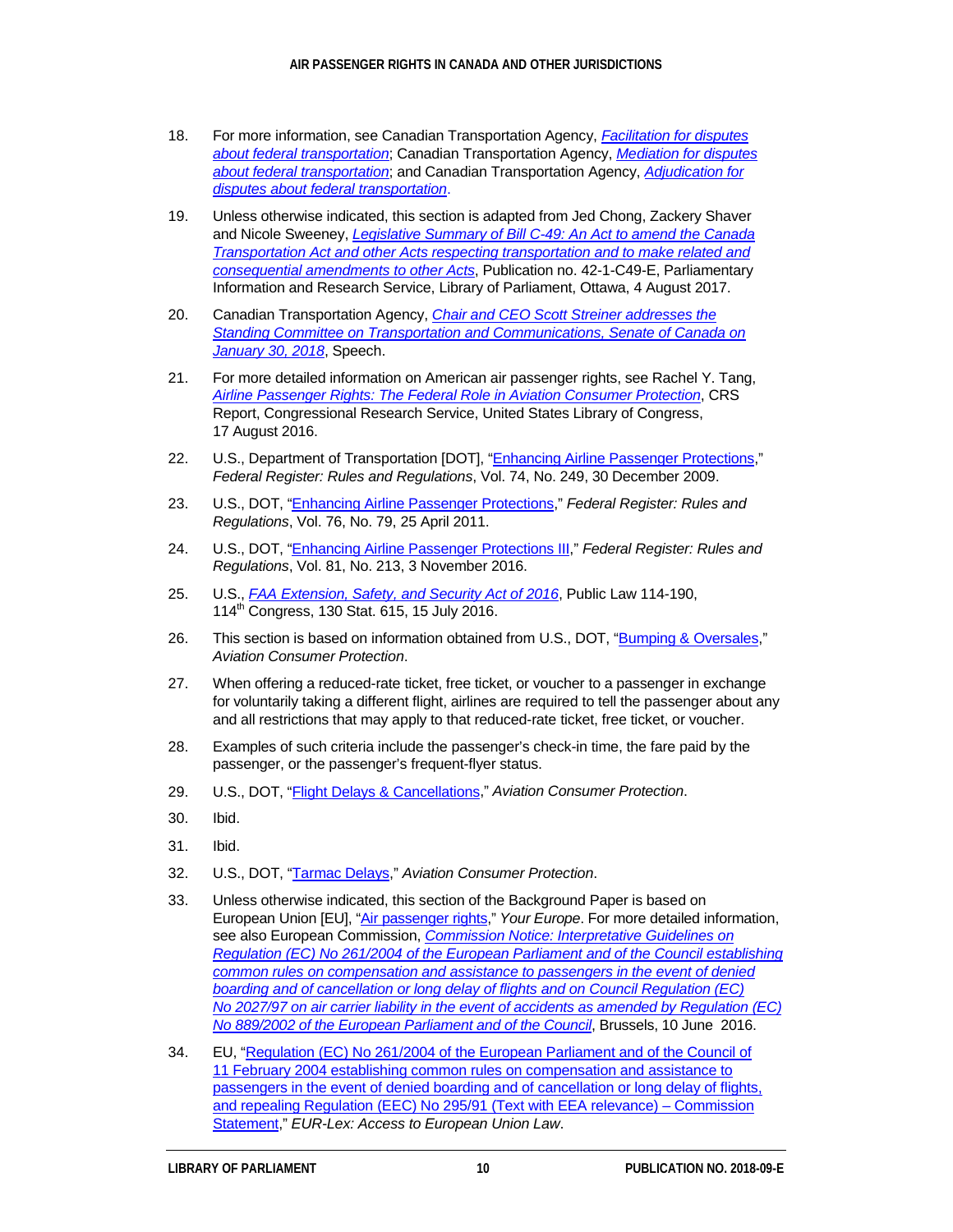<span id="page-14-0"></span>35. The EU lists a number of exceptions to compensation for cancelled flights.

If your flight is cancelled you're not entitled to compensation:

- if you are informed more than 14 days in advance
- if you are informed between 2 weeks and 7 days before the scheduled departure and you are offered re-routing which would allow you:
	- to depart no more than 2 hours before the original scheduled time of departure and
	- to reach your final destination less than 4 hours after the original scheduled time of arrival
- if you are informed less than 7 days before the scheduled departure and are offered re-routing which would allow you:
	- to depart no more than 1 hour before the original scheduled time of departure and
	- to reach your final destination less than 2 hours after the original scheduled time of arrival.

See EU, "Air passenger rights," *Your Europe*.

- <span id="page-14-1"></span>36. European Commission, ["Air Passenger Rights Revision](http://europa.eu/rapid/press-release_MEMO-13-203_en.htm) – Frequently Asked Questions," *European Commission Memo*, Brussels, 13 March 2013.
- <span id="page-14-2"></span>37. European Parliament, ["Revision of Regulation on Air Passenger Rights and of](http://www.europarl.europa.eu/legislative-train/theme-deeper-and-fairer-internal-market-with-a-strengthened-industrial-base-services-including-transport/file-common-rules-on-compensation-to-passengers)  Regulation [2027/97 on Air Carrier Liability in Respect of the Carriage of Passengers and](http://www.europarl.europa.eu/legislative-train/theme-deeper-and-fairer-internal-market-with-a-strengthened-industrial-base-services-including-transport/file-common-rules-on-compensation-to-passengers)  [Their Baggage by Air,](http://www.europarl.europa.eu/legislative-train/theme-deeper-and-fairer-internal-market-with-a-strengthened-industrial-base-services-including-transport/file-common-rules-on-compensation-to-passengers)" *Legislative Train Schedule: Deeper and Fairer Internal Market with a Strengthened Industrial Base/Services Including Transport*.
- <span id="page-14-3"></span>38. For more details on the Australian regime, see Airline Customer Advocate [ACA], *Australian Consumer Law Review : [Response to Issues Paper and Submission](https://cdn.tspace.gov.au/uploads/sites/60/2016/07/Airline_Customer_Advocate.pdf)*, May 2016.
- <span id="page-14-4"></span>39. Jemma Castle, ["Flight delays and cancellations: Flight times not guaranteed,](https://www.choice.com.au/travel/on-holidays/airlines/articles/flight-delays-and-cancellations-compensation)" *CHOICE*, 11 April 2017.
- <span id="page-14-5"></span>40. ACA, *[What is the Airline Customer Advocate?](http://www.airlinecustomeradvocate.com.au/General/Default.aspx)*
- <span id="page-14-6"></span>41. The ACA provides links to the customer charters of the five participating airlines. See ACA, *[Airlines Customer Charters](http://www.airlinecustomeradvocate.com.au/General/AirlinesCustomerCharter.aspx)*.
- <span id="page-14-7"></span>42. ACA, *[Our Customer Service Charter](http://www.airlinecustomeradvocate.com.au/General/ACACustomerCharter.aspx)*.
- <span id="page-14-8"></span>43. ACA, *[Are you eligible?](http://www.airlinecustomeradvocate.com.au/General/Eligibility.aspx)*
- <span id="page-14-9"></span>44. ACA, *Our Customer Service Charter*; and ACA, *[The process](http://www.airlinecustomeradvocate.com.au/General/TheProcess.aspx)*.
- <span id="page-14-10"></span>45. ACA, *[About Us](http://www.airlinecustomeradvocate.com.au/General/AboutUs.aspx)*.